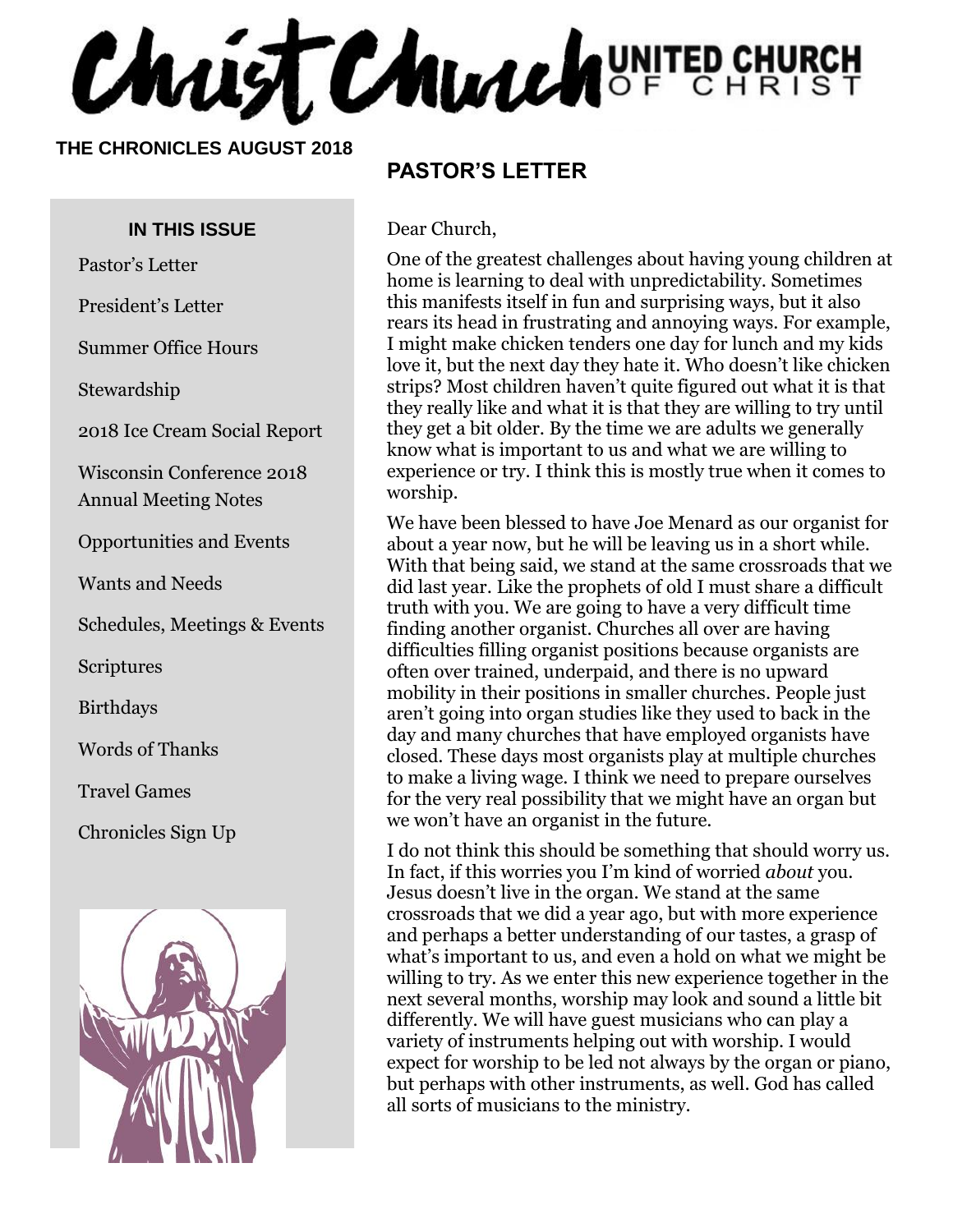Perhaps our future holds a well-rounded church musician who can lead worship with a variety of instruments (and maybe not just the organ or piano!).

As the summer continues and we reach into autumn, I want you to consider the following questions: What kinds of music do you like in worship? What are you willing to hear? What music do *other*  people like in worship? Assuming we do want to grow our church, what kind of music might do that? Who knows, you might even be asked these questions during worship on a questionnaire! (hint, hint)

Blessings, Pastor Dan

#### **PRESIDENT'S LETTER**

Hopefully you are enjoying the warm weather we have all been eagerly anticipating. You know, the temperature and the humidity, both in the 90's. Obviously things aren't always how we imagine them or perhaps desire them. This is true even when circumstances are exactly how they should be. We can see it in the weather, (too hot, too cool, too rainy, too dry), we can see it in our lives, (too unpredictable, too boring, too busy, not enough happening, too much of the same old stuff, too many changes).

Hopefully you are enjoying the blessings that come with the inclusion of new members... something we have long been anticipating. You know, the new energy, the new directions, the new ideas, the new challenges to the traditional ways of doing things. Perhaps things haven't played out in exactly the way we anticipated them to develop, even when they result in things being the way they should be. Maybe we can see it in the life of the church, (too much to do, too many new things, changes in how things are done, new people doing things).

There is much to be said for comfortable weather, when the temperature is moderate, the rain fall scarce and the snow fall light. The truth of the matter of course is that the weather is an important factor in sustaining all of life on earth and truth be told, if we got what we desired, it wouldn't be long until Christ Church was phased out of existence or at the very least phased into a very ineffectual future. Mary Susan Gast, in her book, "That They May All Be One", states that God calls us into the church. The initiative comes from beyond us. We do not set the terms of this enterprise. She quotes Walter Brueggemann " ...all members stand in accountability to a will and purpose beyond our own will and purpose." Our covenant to exist together and to live and work together is rooted in the understanding that the church belongs to Jesus - not the other way around.

The inescapable truth is that "*If* you don't like the weather, wait a few minutes." Similarly, as we open ourselves to welcoming in the diversity among the people God has created, we will find that the understanding of who "we" are will continually change. What will not change is the fact that we are being faithful to the work to which God has called us.

Hopefully you are able to celebrate your affiliation with Christ Church not because there is an environment to live in, but because among us, you find God to believe in.

A covenant partner in Christ,

Paul Mayeshiba Church Council President

#### **CHRIST CHURCH SUMMER OFFICE HOURS**

Wednesday-Friday 8:00am-1:00pm for the month of August\*. Emails and phone messages will be monitored regularly.

*\* The Office Administrator, Debbie Behling will be on vacation Saturday July 28-Tuesday August 7. Pastor Dan will be in the office for office hours (see above). Linda Koszuta will be filling in to prepare bulletins and announcements. Please be mindful to submit all information for Sunday August 5th no later than the normal deadline of Thursday at 10:00am.*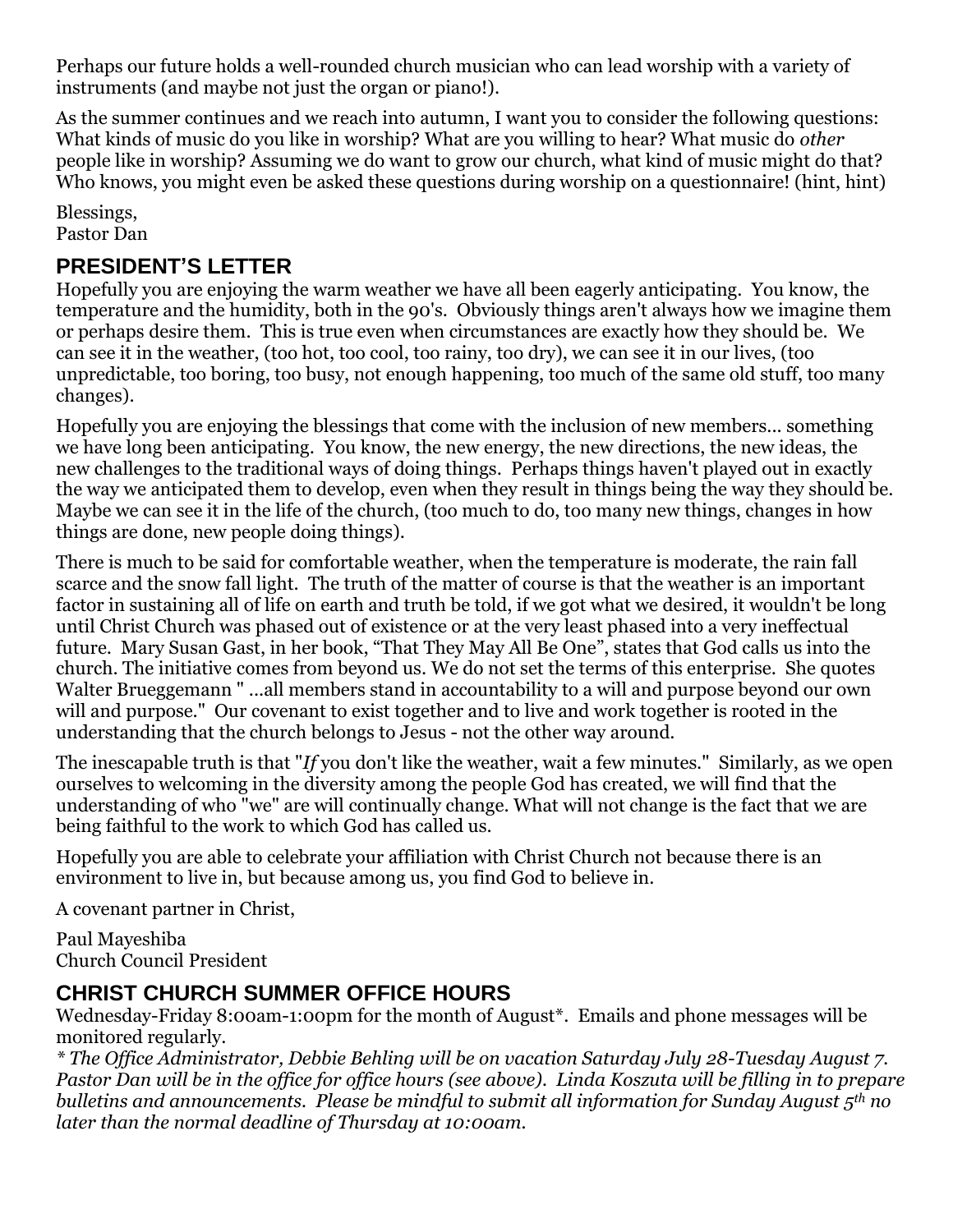## **"HOW IS CHRIST CHURCH DOING FINANCIALLY??"**

Our 2018 annual church budget is \$205,350, or \$17,030 per month, or \$3,930.00 per week.

| Month    | <b>Budget</b> | Running<br><b>Budget</b><br>Total | Monthly<br>Receipts | Monthly<br>Balance/<br>(Shortage) | Running<br>Balance/<br>(Shortage) |
|----------|---------------|-----------------------------------|---------------------|-----------------------------------|-----------------------------------|
| January  | \$17,030.00   |                                   | \$17,843.90         | \$813.90                          | \$813.90                          |
| February | \$17,030.00   | \$34,060.00                       | \$10,497.07         | $(\$6,532.93)$                    | $(\$5,719.03)$                    |
| March    | \$17,030.00   | \$51,090.00                       | \$15,800.00         | $(*1,230.00)$                     | $(\$6,949.03)$                    |
| April    | \$17,030.00   | \$68,120.00                       | \$20,049.17         | \$3,019.17                        | $(\$3,929.86)$                    |
| May      | \$17,030.00   | \$85,150.00                       | \$11,641.05         | $(*5,388.95)$                     | $(\$9,318.81)$                    |

#### *"AT A GLANCE"*

For a quick update each month check out the large thermometer in the Niefer Chapel showing our budget and the funds received each month. As of the end of May we were approximately **10% short** of our budget, or about \$9,318.

#### *Thank you to all for your faithful and generous giving.*

Keep up the great work!! Your gifts are the reason Christ Church is able to continue our mission in the Bay View area and beyond.

**Idea:** During the summer months please consider "paying it forward". In other words: The week before vacation give your normal amount plus the amount you would give the week you are on vacation. This will help the treasurers in paying the ongoing bills.

Joan Gaeth, Stewardship Committee

## **OPPORTUNITY: ONLINE GIVING**

Online giving is now a possibility! If you're in the pew and you'd like to give something other than cash or a check, you are encouraged to use your phone to visit



[www.christchurchbayview.org](http://www.christchurchbayview.org/) and tap the [donate](https://www.paypal.com/cgi-bin/webscr?cmd=_s-xclick&hosted_button_id=D7W2VTZZBHZNU) button at the bottom. You can pay with an existing PayPal account or with any credit card. It's easy and it saves your information for the next time you visit! Wondering what one of these weird scanny codes in the bulletin is? Give them a scan with a QR reader app on your phone and it will bring up the donation page! Want more information about online giving? See

[Pastor Dan](mailto:dan_stark@att.net) or contact the church office at 414-481-3530. **Please only donate with a credit card using a Pay Pal account so the church doesn't incur costly fees**.

## **CHRIST CHURCH 2018 ANNUAL ICE CREAM SOCIAL REPORT**

A wonderful time was had at the Ice Cream Social Thursday June 7th this year. \$1,575.00 was raised in ice cream sales and the Silent Auction which went to the General Fund. Thanks to all who helped by setting-up, working at, and cleaning up the Ice Cream Social. Thank you also goes out to all of you who donated monetarily and with food & Silent Auction items. We also acknowledge and thank the following local businesses and organizations who donated to the Silent Auction: Custom Grown Gardens, Gold Rush Chicken, K.R Mallak's Hair Salon & Diva/Divo.

We couldn't have done it without you!

*Event Chairs, Doris Mayeshiba and Debbie Behling*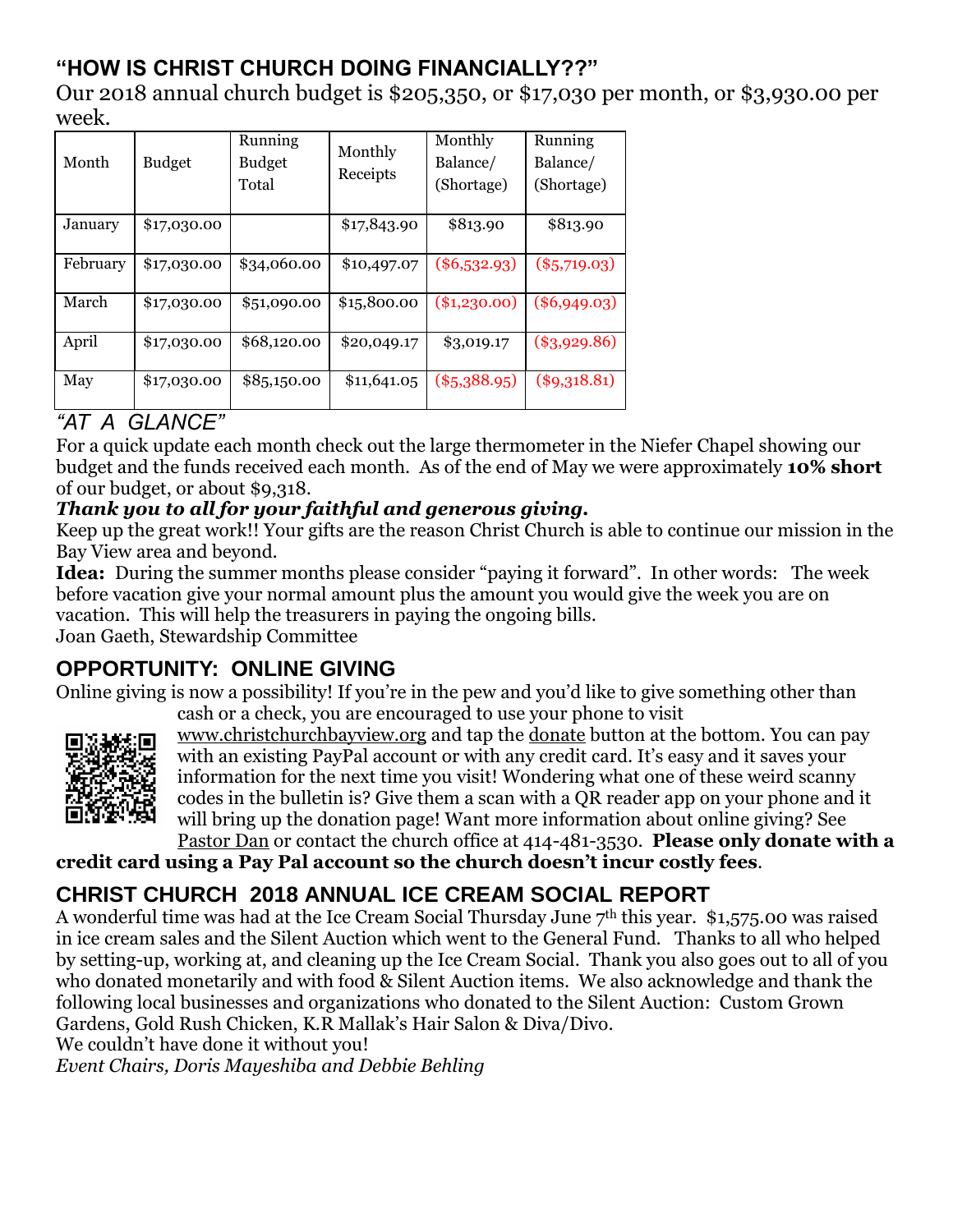#### **WISCONSIN CONFERENCE 2018 ANNUAL MEETING NOTES**

The Wisconsin Conference of the UCC held its' 56th Annual Meeting June 8-10, 2018 at the Green Lake Conference Center. Paul & Doris Mayeshiba attended as our church delegates. The theme was "Why are we afraid? The winds and waves of race and privilege."

Our bible study, led by Rev. Karl Kuhn, challenged us to see the boundaries and injustices that exist and cross them to sow hope, love and justice.

Brian Sirchio and Bryan Johnson led the music. The keynote speaker, Rev. Traci Blackmon, who is well known after speaking out in Ferguson gave dynamic sermons on privilege and injustice. There were also workshops, exhibits, and a share fair on Friday and Saturday.

Business meetings included financial reports, voting on the budget, reports from our camps and CHHSM (Council on Health and Human Service Ministries) and nominations. Rev. Dan Stark was elected to the Catalyst Committee (formerly Church Development & Renewal). He is also a delegate from the SE Association to the next General Synod meeting in 2019.

Actions taken were: 1. A change in the WI Conference bylaws changing the terms of finance committee members from 1 year to 2 years. 2. Ratification of changes to the UCC Constitution that were approved at General Synod regarding restructuring and 3. Appointing Franz Rigert to another 4 year term as Conference Minister.

There was also a unanimous vote to study a Resolution of Witness regarding the Repudiation of the Doctrine of Discovery to be voted on in 2019.

There was a preview of the General Synod meeting to be held in Milwaukee, WI. June 21-25 next year. Due to that the next WI. Annual meeting will be held early next year, April 5-6, 2019 in the Wisconsin Dells. *Submitted by Doris Mayeshiba*

#### **SHARING IN OUR SPONSORSHIP OF DAWA CHOEDON**

Please remember that the Christ Church Council has voted to sponsor a child through "Global Ministries" (Relief organization of UCC & Christian Church-Disciples of Christ). Yes, we are all very excited about our sponsored child, Dawa Choedon.

Dawa is 12 years old and lives in Lhaze Zong in Tibet. Both her father and mother are farmers. She has 2 sisters. Since Dawa's parents are poor they have sent all 3 siblings to the Upper Tibetan Children's Village (TCV) for an education.

**The cost of sponsoring Dawa is \$45/month, or \$11.25/week.** We hope to be able to sponsor her for a year with proceeds from our donut hour offering. We are encouraged to write to Dawa so she will know who is sponsoring her and that she may be able to write back to her "family" in the United States. The address to write to her is:

Dawa Choedon Tenzin Zeden, Children's Secretary Tibetan Children's Village Dharamsala Cantt 176216 Distt. Kangra H.P. India

This is a special mission that was initiated to bring special meaning to our social gathering on Sunday mornings. Please give as you are moved to support this mission effort. This particular children's mission was chosen because it is connected with the United Church of Christ. If our Donut Hour ministry is successful perhaps we can support another child/organization next year through our funds. If you have any thoughts regarding this mission step taken through the donut hour please voice them to any member of the church council or to Dean Kothrade.

May we all share our God given blessings with Dawa.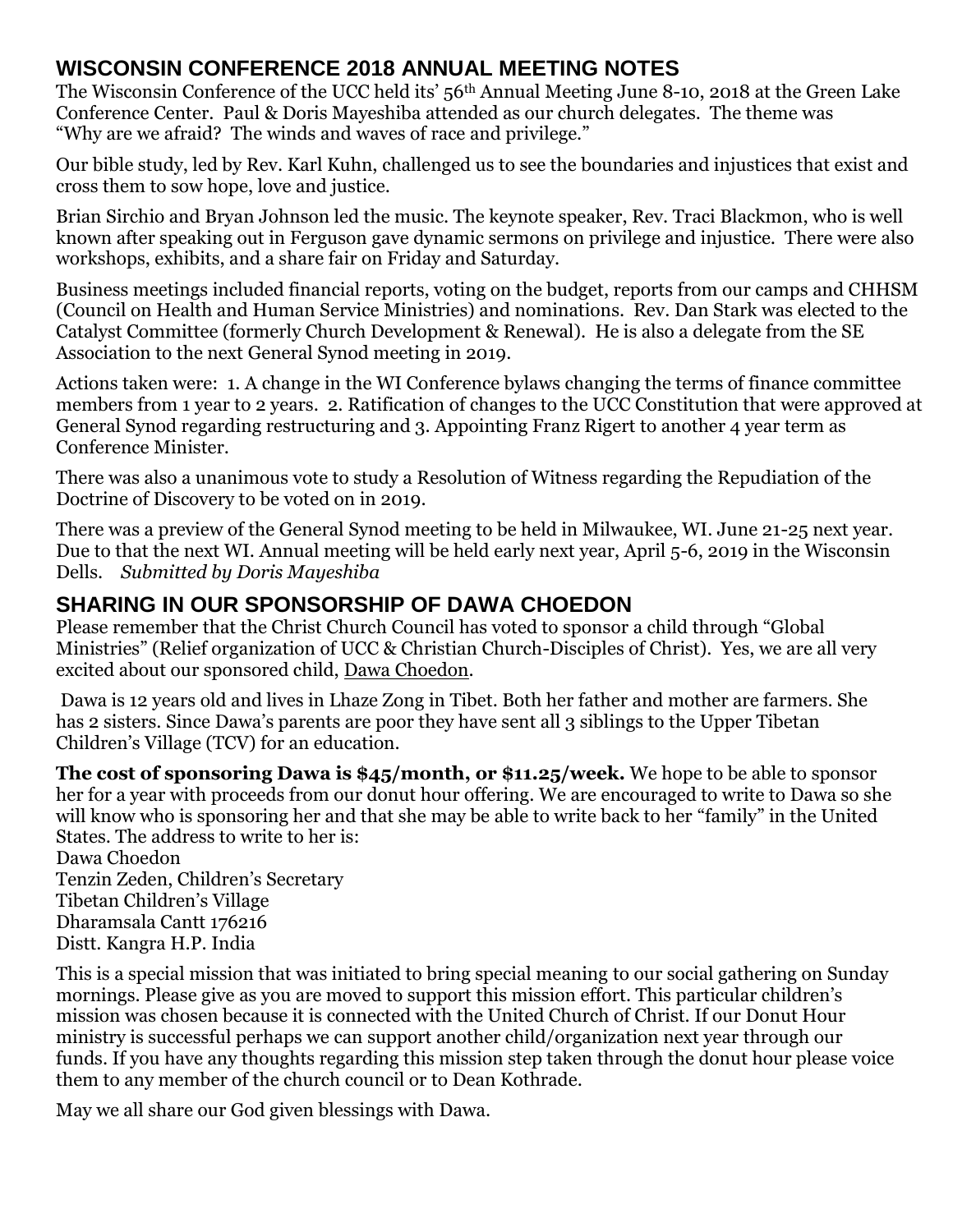#### **OPPORTUNITY: SCHOOL SUPPLY DRIVE FOR MPS SCHOOL, "PARKSIDE"**

The Social Concerns Committee is once again hosting a school supply drive for our neighboring school, Parkside located across from Humboldt Park on Howell Ave.

\*Dates: Sunday July 8th-Sunday August 19th

\*Items Needed: Crayons, Washable Markers, Glue, Glue Sticks, and Backpacks

\*Where to put donations: Chapel in the container(s) labeled "School Supply Drive"

*\*Monetary donations are appreciated and accepted also and can be dropped in the collection plate, put in the black mailbox outside of the church office or mailed to the church marked "School supply drive".*

Thank you. The Social Concerns Committee: Sara Rogers, Debbie Behling, Debbie Hansen, and Mary Ann Mowery

## **OPPORTUNITY: BVCC FOOD PANTRY ANNUAL WALK AND \$\$ COLLECTION**

July-September 8th you can donate your change or write a check and deposit it in the container in the entrance of the sanctuary for the BVCC Food Pantry drive. You can also participate in the 12<sup>th</sup> annual Food Walk Saturday Sept. 8th at 10:00am. Pick up an entrance form by the container. Last year we were #2 in all of the community organizations in donated funds! Let's keep up the good work again this year!

Sponsored by Lutheran Chapel of the Cross and BVCC.

## **EVENT: CHILL ON THE HILL**

I can't believe it's almost August already. Where has the summer gone? But it's here and so is the community night at Chill on the Hill. Tuesday, August 7th, 4:00 p.m. (set up) till 9:00 p.m. (clean up). The actual event usually runs from about 5 till we run out of ice cream and cones. You don't need to stay the whole time but we do need people to help at the beginning and the end to carry things up and down the hills. They have stated we cannot drive the cars up the hill. This is a wonderful event and very family friendly.

We need YOU, to help make this event run smoothly. How can you help you ask? Well, help set uptake down, serve ice cream, visit with the community or donate supplies. Donations needed: mini ice cream cones, napkins, and goodies to give out to the kids. Please contact Judy Savage if you can work and/or donate. We went thru over 200 cones last year. Thanking you in advance for your support.

## **NEW ROUND TABLES FOR THE CHRIST CHURCH FELLOWSHIP HALL**

We now have 16 beautiful round tables and coverings for the fellowship hall. If you would like to make a donation to offset the cost they are \$130.00 per table and covering. Any amount donated is appreciated. The funds for the tables currently have been "forwarded" by 2 generous Christ Church members. Donations received to date: \$1,000.00. If writing a check please include "fellowship hall tables" on the memo line. If donating cash please enclose donation in an envelope and mark it "fellowship hall tables". Thank You!

#### **OPPORTUNITY: ASLC (Arts, Science & Literacy Camp)**

Tracking to date: \$2625.00-**\$625.50 received=**Need \$1999.50 to reach goal. Thanks! Debbie Behling, Jim Wick & The Social Concerns Committee

## **OPPORTUNITY: BREAKFAST CLUB**



Please join me, Dan Crass for our upcoming breakfasts Tuesday, July 31st & Tuesday, August 28th at 8:30am in Fellowship Hall to support the Church and community. Everyone is welcome. Bring your appetite and ideas. Please sign up on sheet in fellowship hall, or contact me, Dan Crass at [dcrass@wi.rr.com](mailto:dcrass@wi.rr.com) or 414 235 0906. Donation basket to cover cost.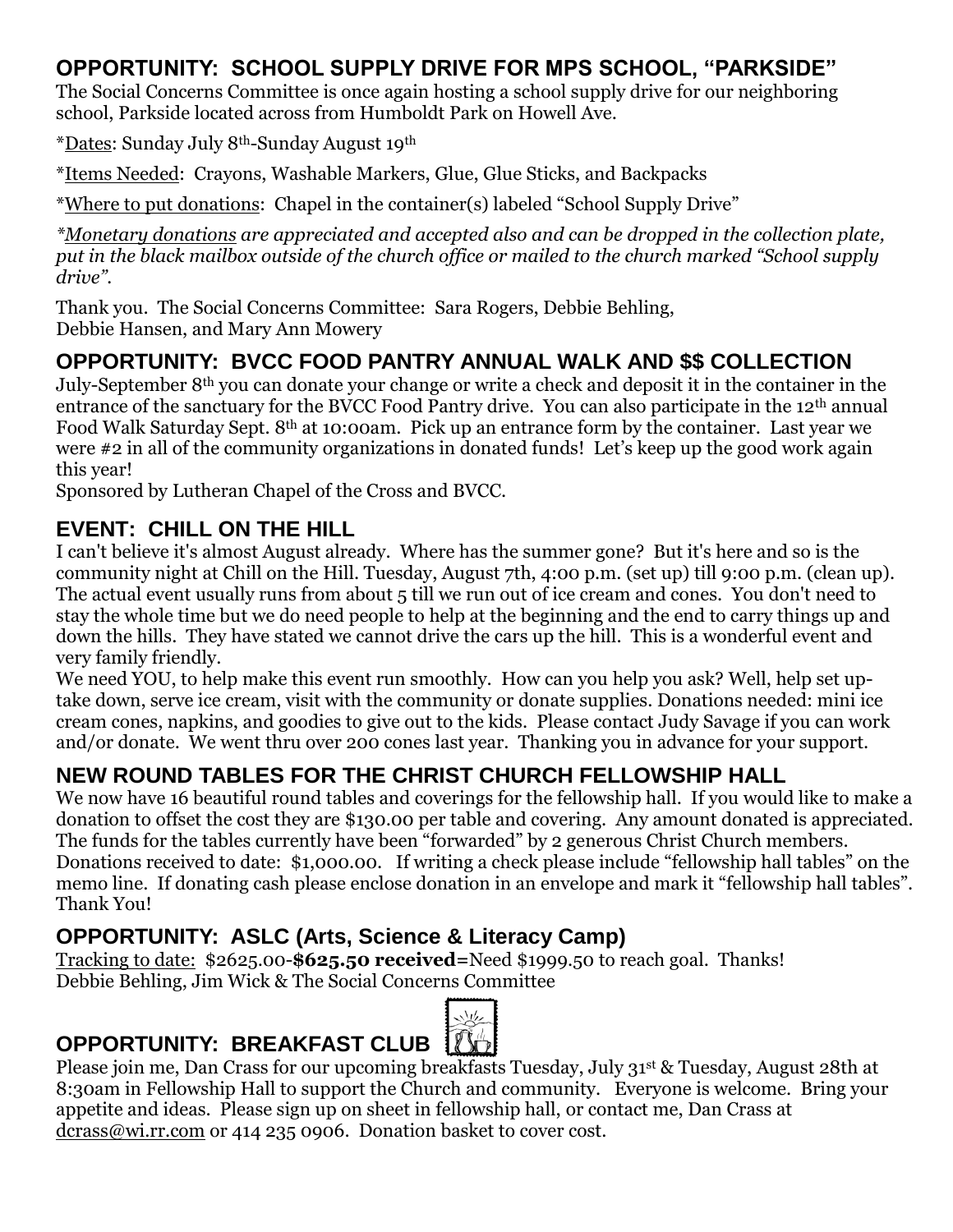## **EVENT: FERMENTING THE FAITH BIBLE STUDY**

August 22nd, 6:30 Pm Humboldt Park Beer Garden. Watch for further postings for study content.

## **OPPORTUNITY: ALL CHRIST CHURCH BOOK CLUB**

We would like to invite all members of the congregation and any family or friends to our upcoming book club meetings. Our April meeting was enjoyable, with lots of thought provoking discussion. We plan to meet on August 26th after church and will be discussing "Hidden figures" by Margot Lee Shetterly. On November 25th we will discuss "Christmas Jars" by Jason F. Wright. Books can be obtained at the library, Half Price Books and online at Amazon or EBay. If you have any questions contact Carol Borchardt, Carol Dohoney, Debbie Hansen or Mary Ann Mowery.

## **OPPORTUNITY: LAY ACADEMY – YEAR 1 STARTS SEPTEMBER 2018**

Lay Academy is a ministry of the UCC Wisconsin Conference that engages lay people in spiritual growth and development through theological education. Anyone who longs to grow in faith, discover new ways to serve God and their community, and deepen their knowledge of Christian tradition, ministry, and mission is welcome. Faith Foundations, the first of a two-year program, is set to begin in Sept 2018. The focus is on developing and deepening the foundations of faith and includes reflecting theologically, traditional & contemporary theology, Hebrew testament, world religions. Christian history, Christian testament and ethics. Interested in knowing more, contact Jill Unglaub, Jim Wick or contact Rev. Tisha Brow at the UCC Wisconsin Conference office, [Email Tisha Brown.](mailto:tbrown@wcucc.org)

## **EVENT: CHRIST CHURCH ANNUAL CRAFT FAIR OCTOBER 20TH**

The Craft Fair is fast approaching. If you have any crafts you wish to sell and are interested in purchasing a both or floor space, see Ken or Sue Klockow, or call the church office. If you are interested in helping with the craft fair see them as well. It is Sweetest Day and you could purchase your sweetheart something special or get that one of a kind gift for Christmas which is right around the corner.

## **EVENT: FFF OCTOBER FAMILY ACTIVITY**

Please join your fellow church members for a fun October Family activity! We have reserved a group of tickets for David Seebach's "Illusions in the Night" magic show on October 26th at 7:30 p.m. The show is described as a seasonal mixture of magic and humor with some appropriate Tricks N' Treats! The show is at the Sunset Playhouse 700 Wall Street Elm Grove, WI 53122. Cost for tickets is \$17.00 for adults and \$12.00 for children under 12. Please let us know if you are interested in reserving tickets by September 23rd as a deposit is due 1 month prior. Please contact Mary Ann Mowery, Ken Klockow, Dean or Pam Kothrade to reserve your seat. Additionally beer, wine, water, soda, cookies and chocolate are available at the theater for an additional cost. Looking forward to a fun night!

#### **OPPORTUNITY: EARN POINTS THAT TURN INTO \$\$\$ FOR CHRIST CHURCH AT GFS (GORDON FOOD SERVICE)**

Christ Church now has an account with GFS. GFS is similar to Restaurant Depot where they sell bulk foods and food related supplies and offer points when you make a purchase. Here's how you can help: \*Shop at any of these these locations:  $6919 S 27<sup>th</sup>$  St., Franklin, 2064 Miller Park Way, Milwaukee, 1025 S. Green Bay Road, Racine

\*When checking out ask that the points from your purchase go to Christ Churches account. (The cashier will look up our account and credit Christ Church with the points)

\*If you're making a purchase for a Christ Church event contact Debbie in the church office for our member card and any cash on the account can be used towards your purchase.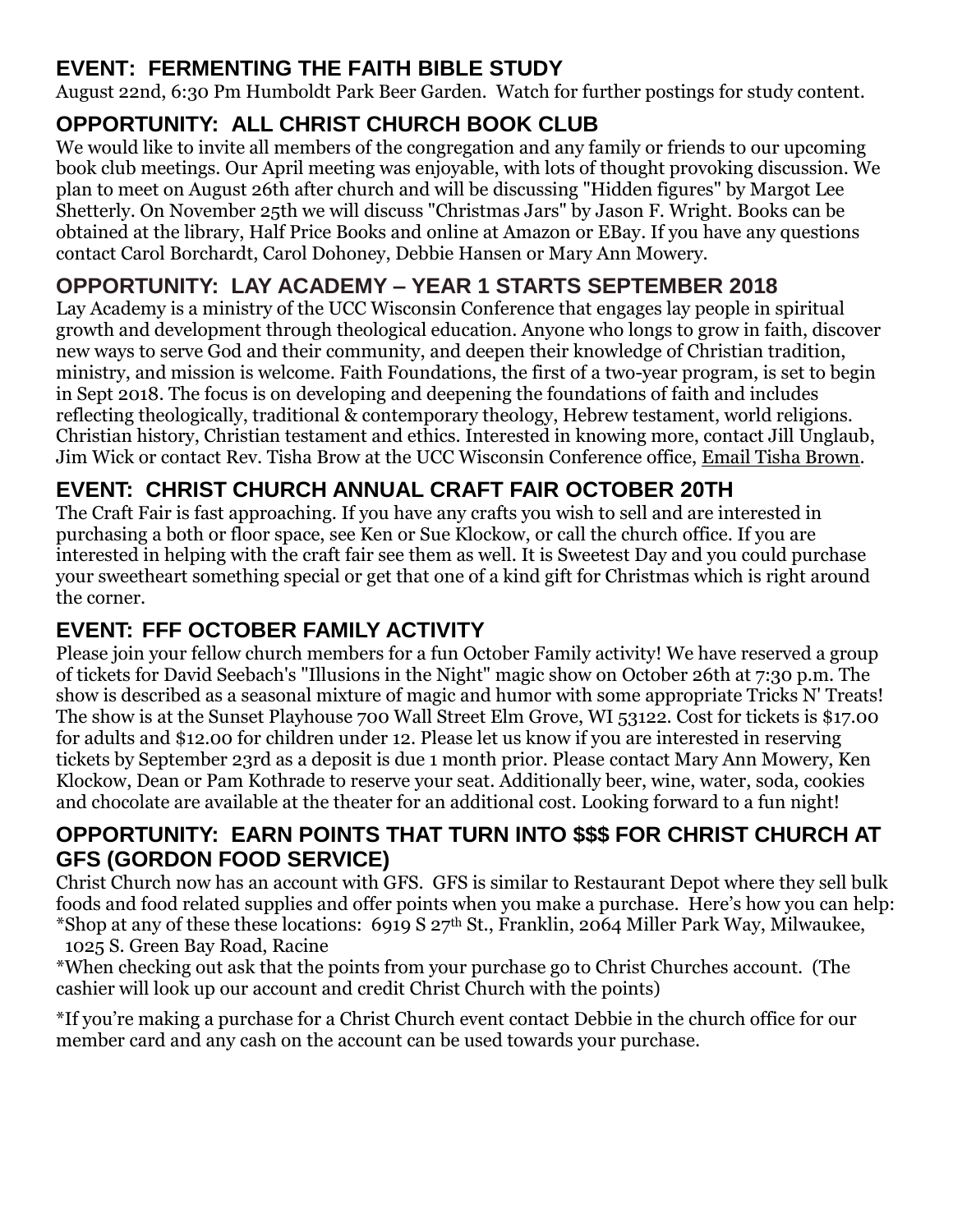#### **OPPORTUNITY: WEEKLY NEWSLETTER**

If you're interested in receiving the *Christ Church Weekly*, contact the [Church Administrator](mailto:christ-church@att.net) [\(christ](mailto:christ-church@att.net)[church@att.net\)](mailto:christ-church@att.net) to be added to the list (414-481-3530). Sign up sheets are also available at the information areas at the church entrances, then just drop it in the collection plate. It's that simple.

## **NEED: BAY VIEW COMMUNITY CENTER COLLECTION SUNDAY August 5TH**

Canned proteins such as: • Canned Soups (both cream and broth) • Peanut Butter • Jelly • Canned Vegetables • Canned Fruits & Juices • Cereal • Mac and Cheese • Canned Tuna

#### **NEED: DIVINE INTERVENTION & LARRY UNDER THE BRIDGE**

Most urgent needs are: Paper Towel, Toilet Paper, Kleenex and Laundry pods

## **NEED: ASLC (ARTS, SCIENCE, LITERACY CAMP)**

Paper Products: Paper towels, toilet paper, napkins and Kleenex.

Snacks: Cheese cubes or sticks, Crackers, Carrots, Granola Bars, but no more pretzels please. No nuts and some gluten free appreciated!

#### *Donations for DI, LUTB and ASLC can be put on the table next to the stage or in the basket in the chapel designated for these causes. Please label which group they are for. Thanks!*

## **SCHEDULE FOR UPCOMING MEETINGS & EVENTS**

#### **CONFIRMATION SCHEDULE TBD.** PASTOR DAN WILL CONTACT PARENTS & STUDENTS

July 28-August 7: Debbie, Office Administrator on vacation. Pastor Dan will be in the office during office hours. Linda Koszuta will process the bulletins.

- August 2: Bulletin Announcement submissions by 10:00am, AA Meeting 7:00pm
- August 5: BVCC Food Pantry Drive, Worship with communion 9:30am, Coffee Hour 10:30am, School Supply Drive, BVCC "Coin Drive"
- August 6: ASLC lunch by Breakfast Club Volunteers
- August 8: Staff Meeting 10:30am
- August 9: Bulletin Announcement submissions by 10:00am, AA Meeting 7:00pm
- August 10: ASLC lunch by Breakfast Club Volunteers
- August 11: Crochet Class Cancelled
- August 12: Worship 9:30am, Coffee Hour 10:30am, School Supply Drive, BVCC "Coin Drive".
- August 13: Property Committee Meeting Cancelled
- August 14: Quilters 10:00am
- August 16:Weekly announcement submissions by 10:00am, AA Meeting 7:00pm
- August 17: September Chronicles Submissions by 10:00am
- August 19: No Chapel Communion, Worship 9:30am, Coffee Hour 10:30am, BVCC "Coin Drive", Last day of the School Supply Drive
- August 20: ASLC Lunch by Breakfast Club Volunteers
- August 21: Council Meeting Cancelled
- August 22: Fermenting the Faith Bible Study at Humboldt Park Beer Garden 6:30pm
- August 23: Announcement bulletin submissions by 10:00am, AA Meeting 7:00pm
- August 25: Crochet Class cancelled
- August 26: Worship 9:30am, Coffee Hour 10:30am, Book Club Meeting 10:45am, BVCC Coin Drive
- August 28: Breakfast Club 8:30am, Quilters 10:00am
- August 30: Weekly Announcement submissions by 10:00am, Choir 7:00pm, AA Meeting 7:00pm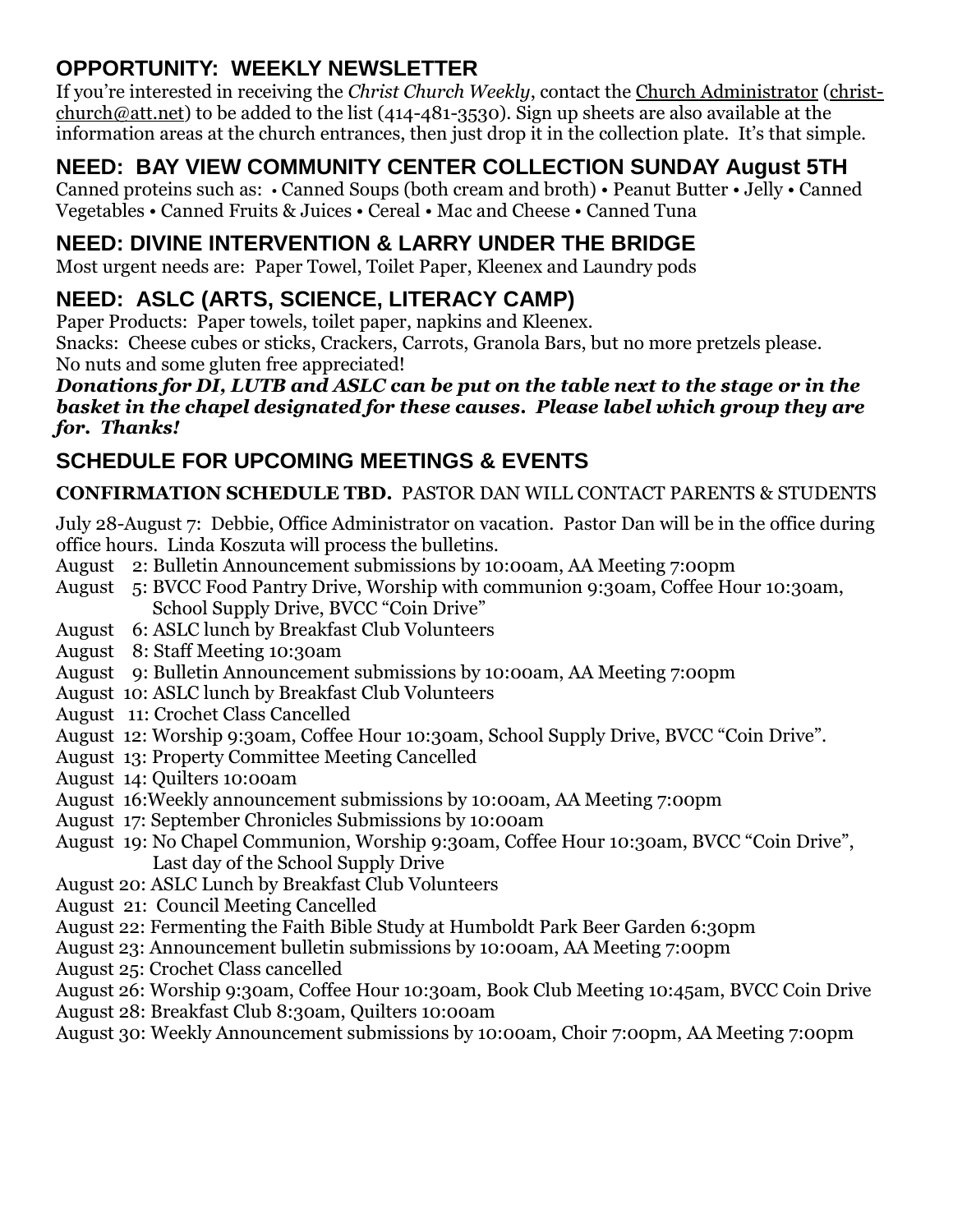#### **SAVE THE DATE**

September 2: BVCC Food & Infant Formula Pantry Collection, Worship with communion 9:30am, BVCC "Coin Collection" Drive

September 5: Praise Team resumes 7:00pm

September 8: Card Club & Crochet Class Resumes 10:00am

September 9: Rally Sunday, Choir 8:15am, Adult Ed. 8:30am, Sunday School, Confirmation & Worship 9:30am, BVCC "Coin Drive" Ends, and Church wide picnic

September 15: "Date Night" Babysitting Evening

September 23-29: Following Sunday worship, Pastor Dan to NELI Military Duty in Kansas City

October 20: Christ Church Craft Fair

October 26: FFF-David Seebach's "Illusions of the Night" 7:30pm at the Sunset Playhouse

#### **COFFEE HOUR SCHEDULE**

| 8/5              | 8/12                                                        | 8/19 | 8/26 |
|------------------|-------------------------------------------------------------|------|------|
| Volunteer Needed | Mike & Debbie Behling   Volunteer Needed   Volunteer Needed |      |      |

#### **LENOX STREET PARKING HELPER SCHEDULE**

| 8/5             | 8/12                  | 8/19                  | 8/26                   |
|-----------------|-----------------------|-----------------------|------------------------|
| Don Antoniewicz | Mike & Debbie Behling | David & Nancy Wareham | Bill & Carol Borchardt |
|                 |                       |                       |                        |

#### **GREETER SCHEDULE**

| <b>Oklahoma</b> | 8/5         | 8/12        | 8/19          | 8/26      |
|-----------------|-------------|-------------|---------------|-----------|
| <b>Street</b>   | Nancy       | Sue         | David & Nancy | Joyce     |
|                 | Jonokuchi   | Steinhauer  | Wareham       | Jakimczyk |
| Lenox           | 8/5         | 8/12        | 8/19          | 8/26      |
| <b>Street</b>   | Tom & Carol | Dan & Ellen | Charles       | Laurel    |
|                 | Dohoney     | Crass       | Terlinden     | Dayton    |
|                 |             |             |               |           |

#### **CHOIR SCHEDULE**

| Rehearsals                                                 | 8/30<br>7-8:30pm   | 9/6<br>7-8:30pm |
|------------------------------------------------------------|--------------------|-----------------|
| <b>Sunday</b><br><b>Rehearsal</b><br>and<br><b>Service</b> | 9/9<br>$8:15-9:15$ |                 |

#### **PRAISE TEAM SCHEDULE**

| <b>Rehearsals</b>                                          | 9/5<br>7-8:30pm     | 9/12<br>7-8:30pm |
|------------------------------------------------------------|---------------------|------------------|
| <b>Sunday</b><br><b>Rehearsal</b><br>and<br><b>Service</b> | 9/16<br>$8:15-9:15$ |                  |

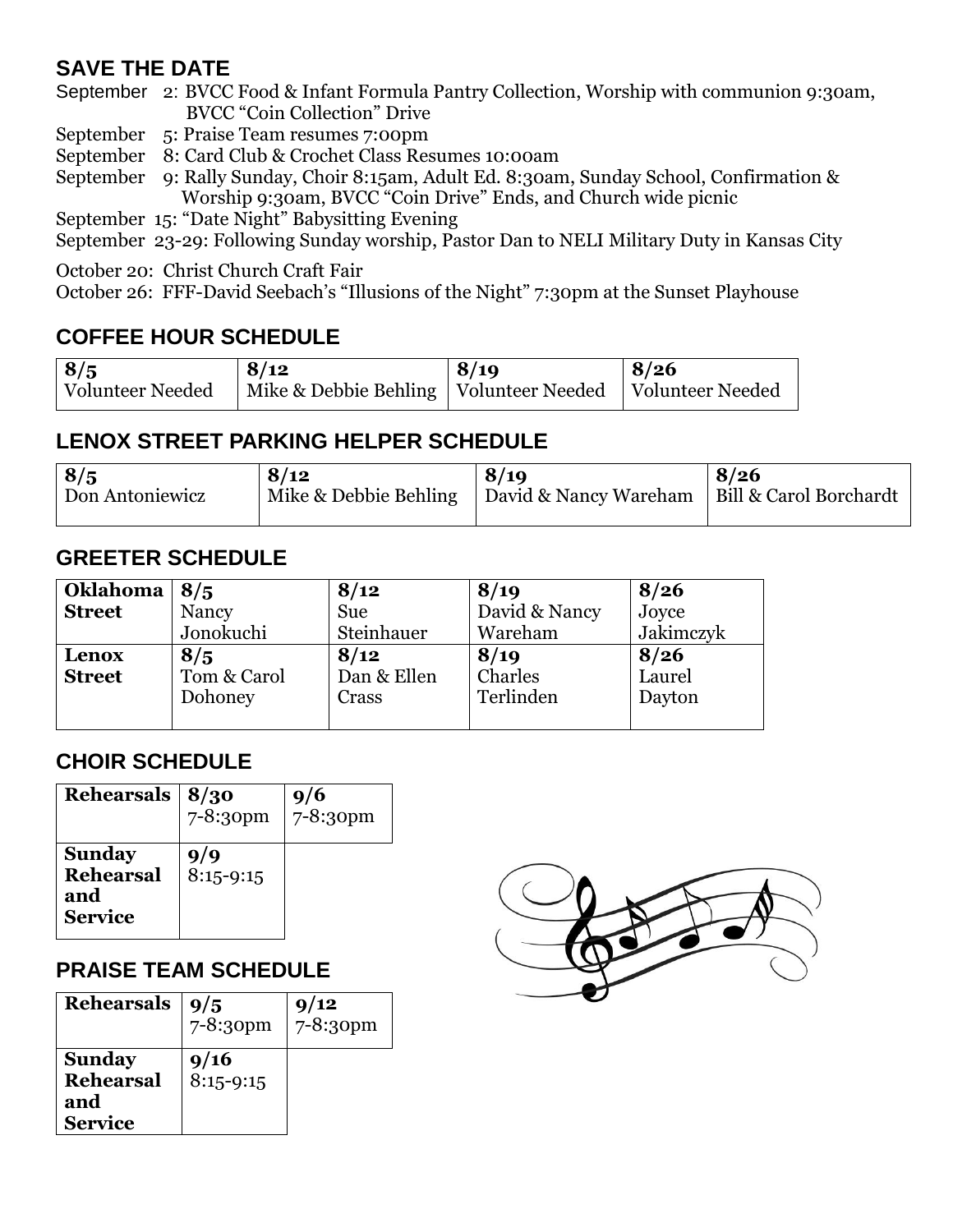## **LITURGIST SCHEDULE**

| 8/5                       | $\frac{8}{12}$ | 8/19                           | 8/26 |
|---------------------------|----------------|--------------------------------|------|
| Dean Kothrade   Andy Oren |                | Doris Mayeshiba   Jill Unglaub |      |

#### **USHER SCHEDULE**

| 8/5             | 8/12         | 8/19                   | 8/26                   |
|-----------------|--------------|------------------------|------------------------|
| Joan Amich      | Dick Gaeth   | <b>Brad Boyle</b>      | Brian O'Brien          |
| Julene Flanagan | Joan Gaeth   | Cheri Boyle            | <b>Fred Passow</b>     |
| David Porn      | Renolle Volz | Katelyn O'Brien        | Judy Savage            |
| Dave Wareham    | Danette Volz | <b>Bob Polachowski</b> | <b>Chuck Terlinden</b> |
|                 |              |                        |                        |

#### **WEEKLY SCRIPTURES**

| 8/5  | 2 Samuel 11:26-12:13a                  | Psalm $51:1-12$ or<br>Exodus 16:2-4, 9-15,<br>Psalm 78:23-29 | Ephesians 4:1-16     | John 6:24-35    |
|------|----------------------------------------|--------------------------------------------------------------|----------------------|-----------------|
| 8/12 | 2 Samuel 18:5-9,15,<br>$31 - 33$       | Psalm 130 or<br>1 Kings 19:4-8,<br>Psalm 34:1-8              | Ephesians $4:25-5:2$ | John 6:35,41-51 |
| 8/19 | 1 Kings 2:10-12; 3:3-14                | Psalm 111 or<br>Proverbs 9:1-6,<br>Psalm 34:9-14             | Ephesians $5:15-20$  | John 6:51-58    |
| 8/26 | 1 Kings 8:(1,6,10-11),<br>22-30, 41-43 | Psalm 84 or<br>Joshua 24:1-2a, 14-18,<br>Psalm 34:15-22      | Ephesians 6:10-20    | John 6:56-69    |

#### **BIRTHDAYS**

Happy birthday to all these wonderful folks!



**AUGUST 7 AUGUST 1** Loretta Johansen **AUGUST 2** Casey Schmeling **AUGUST 3** Andy Boyle Tom Dohoney Sandra Wilking **AUGUST 4** Heather Strausbaugh **AUGUST 5** Morgan Zyszkiewicz Sarita Gwinn

**AUGUST 8** Adam Zieman **AUGUST 10** Terri Travia Charlie Wells-Nyklewicz **AUGUST 19** Howard Fritsch **AUGUST 23** Laura Smith **AUGUST 24** Aaron Boyle **AUGUST 26** David Slattery **AUGUST 28** Michael Slattery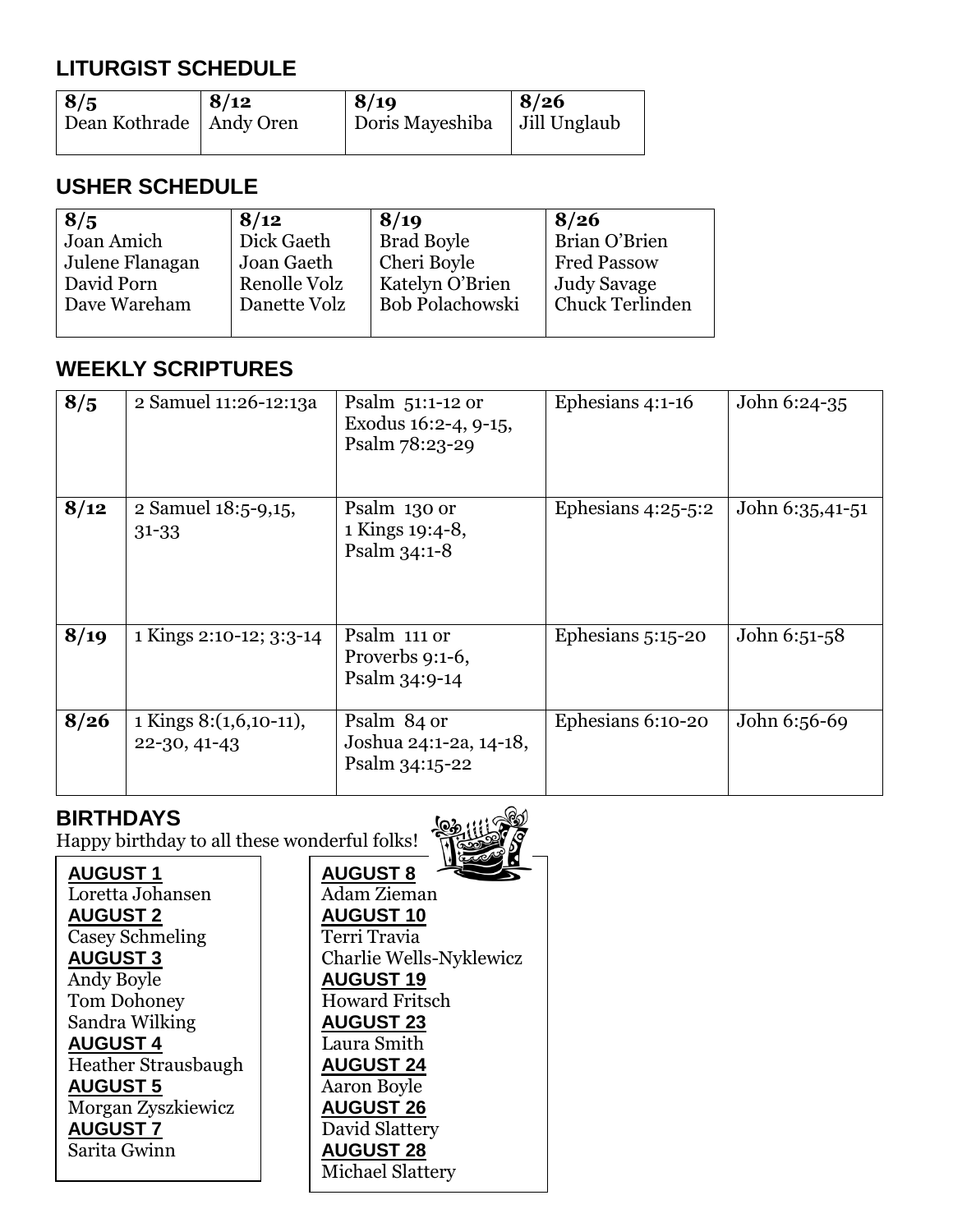#### **THANKS**

*~*We accept with thanks and appreciation a donations made to the Music Fund in memory and honor of Matthew Klockow for his 50th birthday, which would have been July 22, from the Klockow family.

~Thank you to Randene Wick for giving all of our announcement bulletin boards a "face lift". They look wonderful!

~Thank you to Dan & Ellen Crass, Tom & Carol Dohoney, Bill & Carol Borchardt, Dick Gaeth and Judy Savage for bringing in and setting up the new round fellowship hall tables and tablecloths.

~Thank you to Mike Behling for building and installing the rack to store the 8 foot fellowship hall tables in the storage room.

~Thank you to all that helped Sunday July 8th, on short notice, to make the lunch preparation for the **Larry Under the Bridge Ministry** a success: Dave & Nancy, Sara, Madeline, Sonia, Todd & Debbie H., Debbie B., Ellen & Dan, Maggie, Mary Ann, Mark, Katelyn, Carol B., Tom & Carol, Judy S., Judy B., Jim & Randene, Doris & Paul, Lynn, Kathleen, Pam & Dean. *Matthew 25 (NRSV);.… for I was hungry and you gave me food……. 'Truly I tell you, just as you did it to one of the least of these who are members of my family, you did it to me.'*

~A thank you was received from the Bay View Community Center for the 15 bags of groceries. They are gearing up for summer when they get more families so their need is greater. Peanut Butter & Jelly, canned soups, cereals and cookies are especially appreciated at this time. Sincerely, Linda Nieft, President & CEO

~Thank you to the Social Concerns and Stewardship Committees for organizing and carrying out memorable and inspiring worship services with the help of Pastor Dan while Pastor Dan was at Military Duty. Thank you also to retired Pastor Andy Oren, Rev. Tory Topjian, and Rev. Andrew Nyren for being available to cover any Pastoral needs as well.

~A Thank you was received from Tippecanoe Church. "Thank you for opening your doors to share a hot meal with those experiencing homelessness. Tippecanoe's DI Ministry to the Homeless is sustained through the support of fellow faith communities like you. Thank You!"

*A Note: Volunteers from Christ Church served and had fellowship on all of the Friday evenings of June in the fellowship hall of Christ Church. Approximately 100 meals were served to the local homeless. Thank you to all who participated by shopping, cooking, serving and/or donating to this cause.*

~A thank you was received from Pat Griebenow for the get well cards, good wishes and prayers. She is doing better every day and hopes to be back in the swing of things soon.

~Thank you to Susie Klockow for her work and creativity on the decorations in the gallery hallway planters.

~Thank you to Ken Klockow and Joan Gaeth for all their help on the gallery hallway planters. Without their help I could not have done it so quickly. Susie Klockow

~Thank you to Ken Klockow and Joyce Zieman who painted the Pastors office donating their time and talents. Also, to Susie Klockow who sewed and donated new valances to match the new colors for the office.

~Thank you to Don Antoniewicz, Dan Crass, Tom Dohoney & Fritz Jorgenson for taking in the recyclable materials from the old roof. The proceeds were \$1,216.00 which will be put towards the cost of the new roof. Special thanks go out to Don Antoniewicz for collecting and storing the copper to be recycled during the roof project.

~The Stewardship Committee would like to thank the June 24th scripture readers: Mallory Thomae and Katelyn O'Brien, the Spiritual Gift Leaders Dave & Nancy Wareham, Joan & Dick Gaeth, Howard Fritsch, Julene Flanagan and Sara Rogers, liturgist Bill Borchardt, Joan Gaeth for her Children's Time presentation, Judy Savage for providing the children's gifts and Debbie Behling for preparation of the handout materials used in today's worship service.

~A Thank you was received from Sunday School teacher Allison Thomae, "To Our Christ Church Family, Thank you so much for the cute candy bouquet and the gift card for the movies! This was not necessary but it is appreciated!"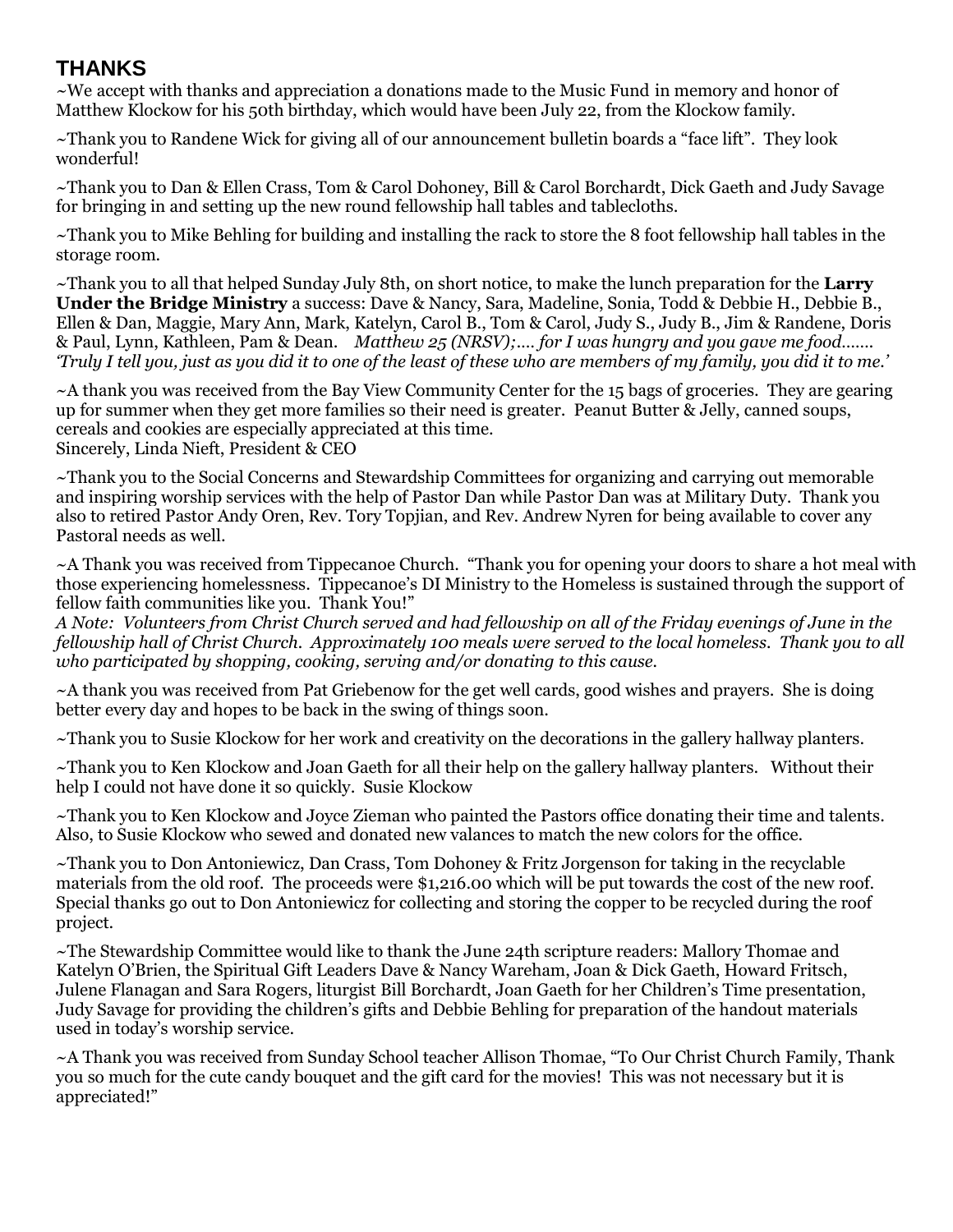## BIBLE Travel Games

Try one or all of these games when you travel with your family this summer.

#### Missing Books of the Bible Game

One person recites the books of the Bible in order starting with Genesis. The person leaves out a book on purpose. Be the first person to guess the missing book. See how long it takes before the others guess the missing book.

#### **20 Ouestions**

One player thinks of a person, place or thing from the Bible. The other players take turns asking yes or no questions. See if you can guess the mystery person, place or thing in 20 questions or less.

#### 3 Things in Common

One person names 3 objects, 3 people or 3 places that have something in common. The other players take turns guessing what that something is. For example, Jesus, Saul and David (answer: all were kings) or Egypt, wilderness, Promised Land (answer: places where Israelites lived).

#### "I'm Going to ..."

Choose a place in the Bible, for example, Jerusalem. The first player says, "I'm going to Jerusalem and I'm taking a tent." The second player repeats what the first player said, but adds another thing to take. Each person takes a turn repeating the entire list and adding something to it, until someone misses.

#### Name That Tune

Hum a hymn or Sunday school song that everyone knows. See who can name the song first. After the name is guessed, sing the song together.